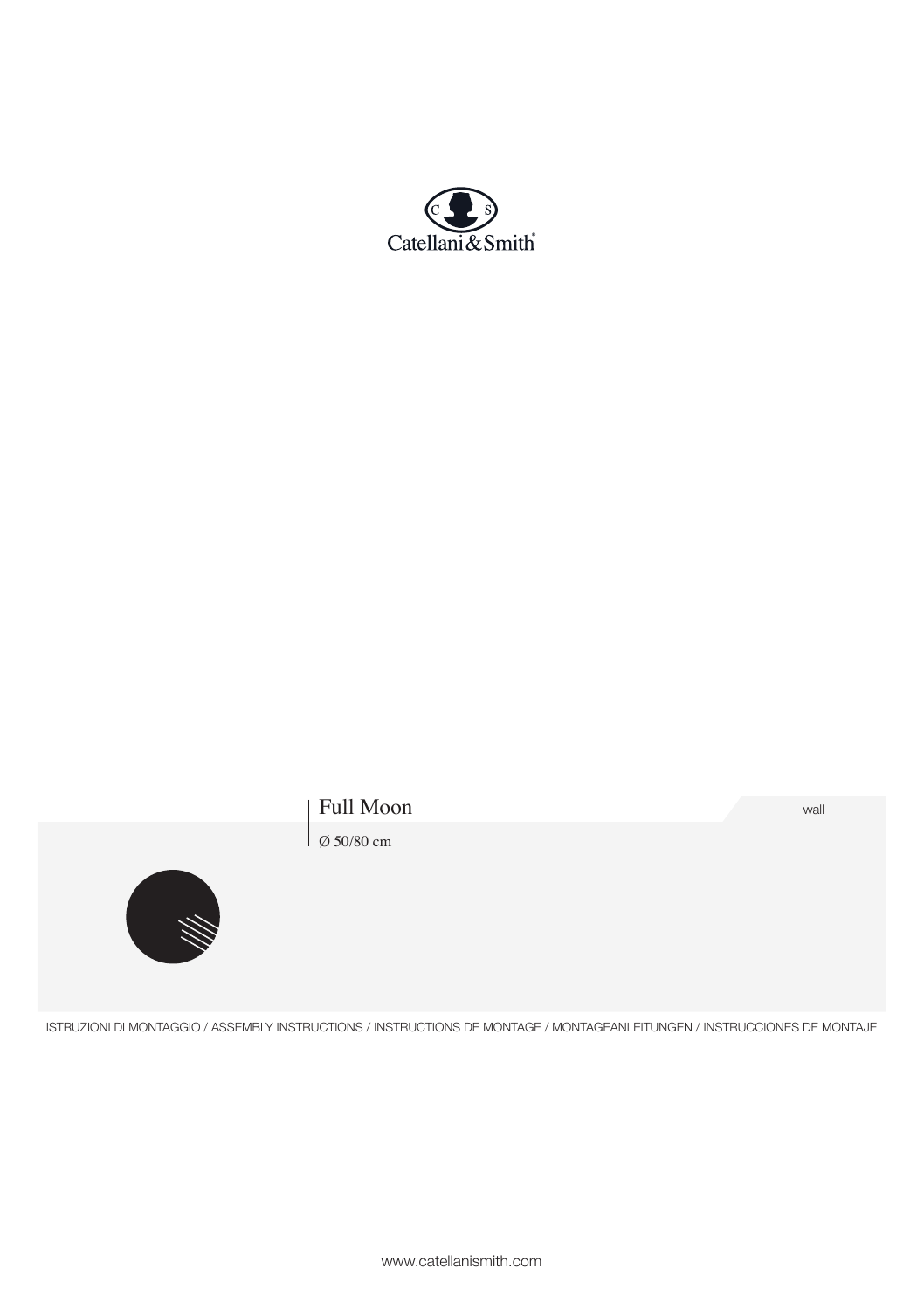### AVVERTENZE n

- Togliere la tensione di alimentazione prima di effettuare l'installazione e per interventi di manutenzione o in caso di cattivo funzionamento.
- Si consiglia l'utilizzo dei guanti in dotazione. Per la pulizia della superficie utilizzare un piumino rimuovi-polvere.
- Non toccare lo schermo protettivo quando la lampada è accesa.
- Se il cavo di alimentazione esterno viene danneggiato, deve essere sostituito esclusivamente dal costruttore o dal suo servizio di assistenza.

#### **®** WARNINGS

A

- Switch off the power supply before installing, servicing or in case of malfunctioning.
- We suggest you to use the gloves provided. We recommend using a feather duster to clean the surfaces.
- Please do not touch the lamp's protective shield when the lamp is switched on.
- In case the supply cable of the lamp would be damaged, it has to be replaced exclusively by the manufacturer or by his technical service.

## AVERTISSEMENTS

- Oter la tension d'alimentation avant d'effectuer l'installation, pour les interventions d'entretien ou en cas de fonctionnement défectueux.
- On conseille d'utiliser les gants fournis. Pour nettoyer la surface, nous vous conseillons d'employer un plumeau.
- Ne pas toucher l'écran protège-lampe lorque la lampe est allumée.
- En cas de dommage au câble d'alimentation de la lamp, le remplacement doit être effectué par la société constructrice ou par son service.

#### WICHTIGE HINWEISE  $\mathbf D$

- Schalten Sie vor der Installation, bei der Instandhaltung und bei schlechter Funktionsweise die Stromversorgung aus.
- Wir empfehlen, die mitgelieferte Handschuhe zu tragen. Es wird empfohlen, zur Reinigung der Oberfläche einen Staubwedel zu verwenden.
- Den Lampenschutzschirm nicht berühren, wenn die Lampe eingeschaltet ist.
- Im Falle einer Beschädigung des Netzkabels sollte die Reparatur nur durch den Hersteller/seinen Kundendienst durchgeführt werden.

| Ø  | tensione di rete / voltage | lampadine / bulbs | trasformatore / transformer | dimmerazione / dimming |
|----|----------------------------|-------------------|-----------------------------|------------------------|
| 50 | 220V - 240V                | 5 x 1W LED        |                             | Triac / IGBT           |
|    |                            | 5 x 1W LED        | ٠                           | Triac / IGBT           |
| 80 | 220V - 240V                | 10 x 1W LED       | ٠                           | Triac / IGBT           |
|    |                            | 10 x 1W LED       | ٠                           | Triac / IGBT           |
| 50 | 110V                       | 5 x 1W LED        |                             | <b>No</b>              |
|    |                            | 5 x 1W LED        |                             | <b>No</b>              |
| 80 | 110V                       | 10 x 1W LED       | ٠                           | <b>No</b>              |
|    |                            | 10 x 1W LED       |                             | <b>No</b>              |





classe di protezione protection class IP20

persone suggerite per il montaggio people required for mounting

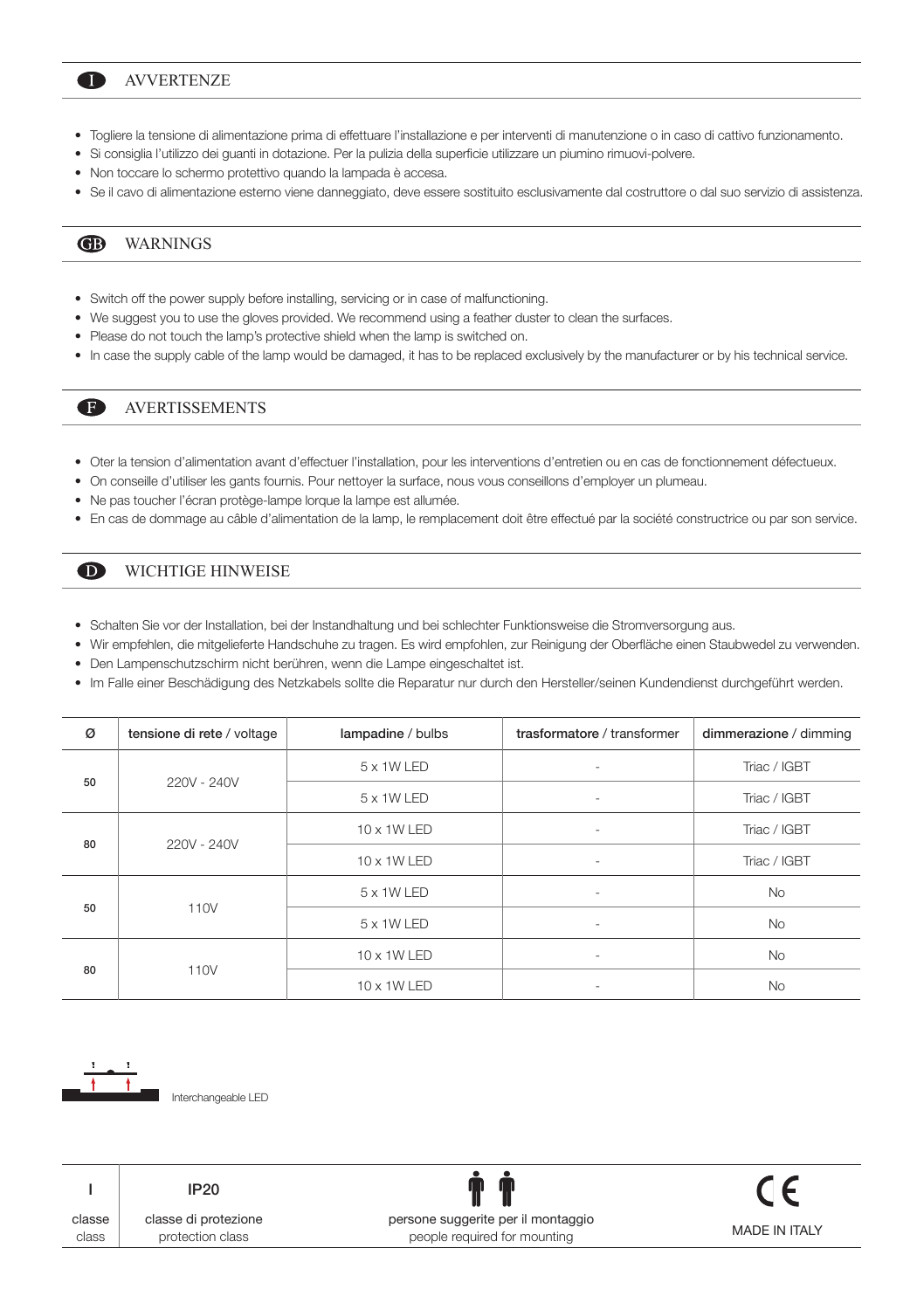